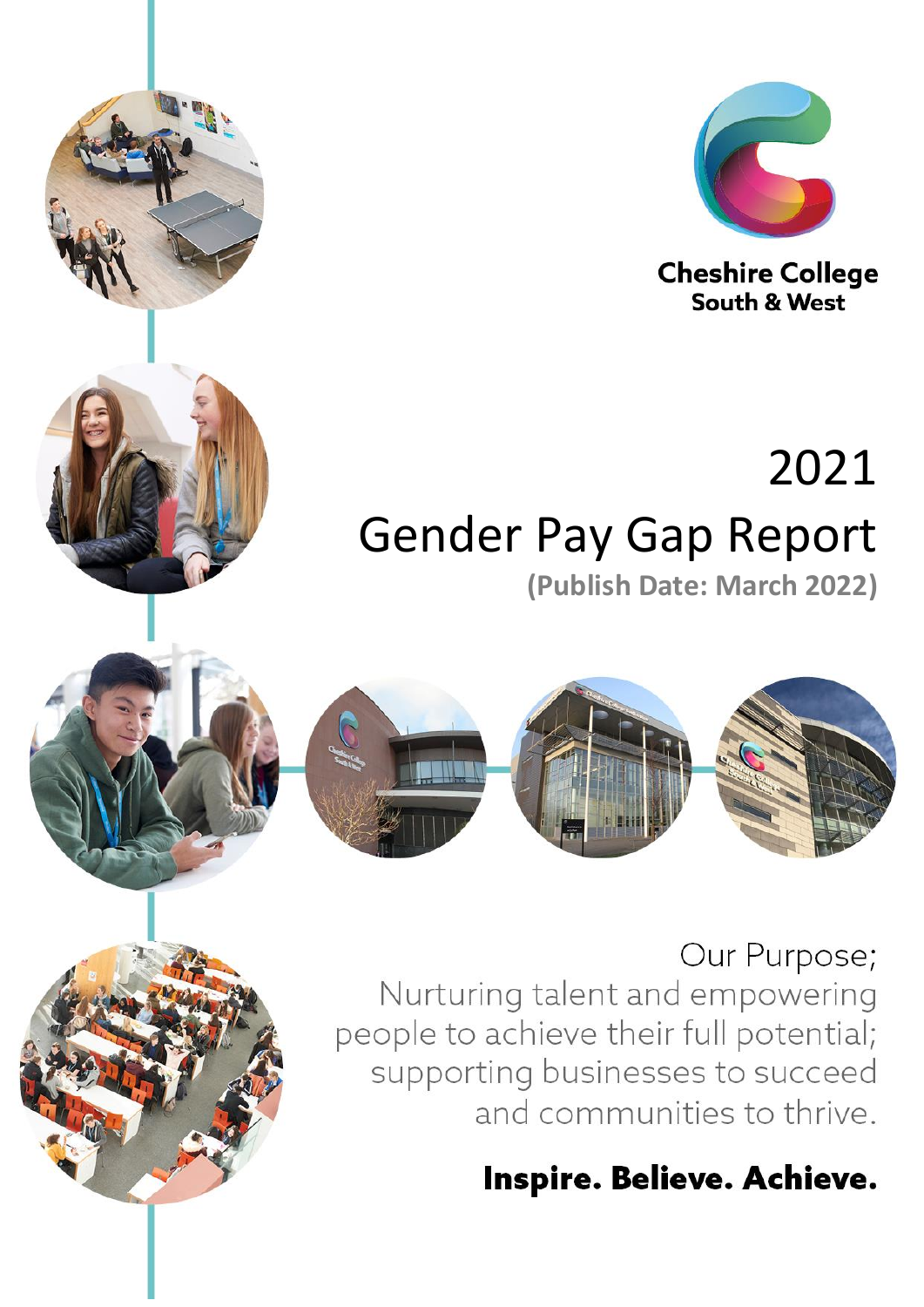**The Equality Act 2010** *(Gender Pay Gap Information)* **Regulations 2017 requires all employers employing 250 or more employees to publicly report on their gender pay gap. This report gives the gender pay gap at the College as of 31 March 2021**

#### **1. Introduction**

- 1.1 The gender pay gap shows the difference in the average earnings between all men and women in an organisation.
- 1.2 The College pays colleagues equally, but it is important to distinguish between equal pay and the gender pay gap. Equal pay issues arise when men and women are paid differently, despite doing the same work or work of equal value. This is not a concern at the College which is evidenced by a job evaluation project which concluded in July 2020. Gender pay however, is a much broader concept which compares the average earnings of men and women within an organisation. This difference is expressed as the percentage between men and women's pay.
- 1.3 From April 2017, employers with 250 or more employees must publish their gender pay gap. The pay gap must be reported in a variation of ways:
	- 1.3.1 mean and median gender pay gaps;
	- 1.3.2 mean and median gender bonus gaps;
	- 1.3.3 proportion of men and women who received bonuses; and
	- 1.3.4 proportion of men and women according to quartile pay bands
- 1.4 The **mean** gender pay gap is the difference between the mean hourly rate of pay of male full-pay relevant employees and that of female full-pay relevant employees.
- 1.5 The **median** gender pay gap is the difference between the median hourly rate of pay of male full-pay relevant employees and that of female full-pay relevant employees.
- 1.6 The College does not operate a bonus scheme, as such there is not a requirement to report on bonus payments.

#### **2. Gender Profile**

2.1 *Table 1* shows the overall percentage of female staff *(gender profile)*, stands at 64%, which has remained constant since 2019. This is also comparable to the most recent data reported by the FE Workforce Data for England 2019, which reported 62% of the FE workforce as being female.

|        | <b>Percentage of Total Workforce</b> |      |             |
|--------|--------------------------------------|------|-------------|
| Gender | 2019                                 | 2020 | <b>2021</b> |
| Female | 64%                                  | 64%  | 64%         |
| Male   | 36%                                  | 36%  | 36%         |

*(Table 1: Workforce Gender Profile)*

#### **3. Gender Pay Gap**

3.1 *Table 2* shows the mean and median gender pay gap as of 31 March 2021 compared to the previous 2 years.

| Category              | 2019                   | 2020                    | 202                     |
|-----------------------|------------------------|-------------------------|-------------------------|
| Mean Gender Pay Gap   | 12.9% in favour of men | 9.82% in favour of men  | 10.52% in favour of men |
| Median Gender Pay Gap | 13.7% in favour of men | 15.37% in favour of men | 11.12% in favour of men |

*(Table 2: Mean and Medium Gender Pay Gap)*

#### **4 Pay Quartiles**

4.1 *Chart 1* overleaf shows the proportion of males and females in each pay quartile as of 31 March 2021.